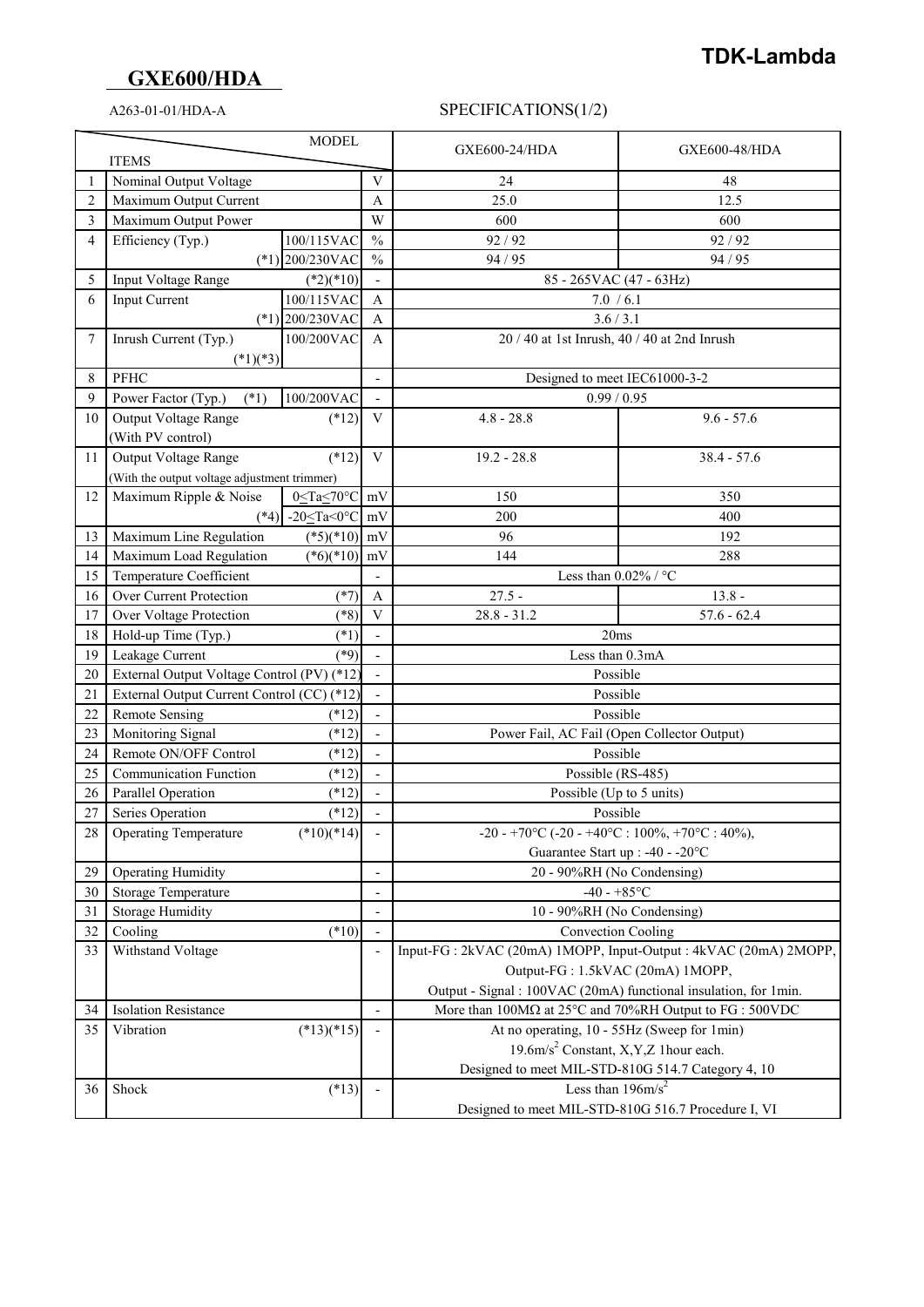## **TDK-Lambda**

### SPECIFICATIONS(2/2)

| <b>MODEL</b><br><b>ITEMS</b> |                       |         | GXE600-24/HDA | GXE600-48/HDA                                                         |  |
|------------------------------|-----------------------|---------|---------------|-----------------------------------------------------------------------|--|
| 37                           | Safety                |         |               | Approved by UL60950-1, CSA60950-1,                                    |  |
|                              |                       |         |               | UL62368-1, CSA62368-1, EN62368-1,                                     |  |
|                              |                       |         |               | ES60601-1, EN60601-1,                                                 |  |
|                              |                       |         |               | CSA-C22.2 No.60601-1, EN62477-1 (OVC III).                            |  |
|                              |                       |         |               | Designed to meet Den-an Appendix 12 (J60950-1, J62368-1).             |  |
| 38                           | Line DIP              |         |               | Designed to meet SEMI-F47 (200VAC Line only)                          |  |
| 39                           | Conducted Emission    | $(*11)$ |               | Designed to meet EN55011/EN55032-B, FCC-B, VCCI-B                     |  |
| 40                           | Radiated Emission     | $(*11)$ |               | Designed to meet EN55011/EN55032-B, FCC-B, VCCI-B                     |  |
| 41                           | Immunity              | $(*11)$ |               | Designed to meet IEC61000-6-2, IEC61000-4-2, -3, -4, -5, -6, -8, -11, |  |
|                              |                       |         |               | IEC60601-1-2 Edition 4.                                               |  |
| 42                           | Weight (Typ.)         |         | g             | 1400                                                                  |  |
| 43                           | Size (W x H x D)      |         | mm            | $127.5 \times 50 \times 254$ (Refer to Outline Drawing)               |  |
| 44                           | <b>Standby Supply</b> |         |               | 5V/1A                                                                 |  |

\*To improve resistance against dust environment, both sides of assembled PCB are coated.

However, complete effect is not guaranteed because some areas on the board are not coated.

\*Read instruction manual carefully, before using the power supply unit.

#### =NOTES=

- \*1. Ta=25°C, nominal output voltage and maximum output power.
- \*2. For cases where conformance to various safety specs (UL, CSA, EN) are required, to be described as 100 240VAC (50-60Hz).
- \*3. Not applicable for the inrush current to Noise Filter for less than 0.2ms.
- \*4. Refer to Fig. A for measurement of ripple voltage.
- \*5. 85 265VAC, constant load.
- \*6. No load Full load, constant input voltage.
- \*7. Over current protection (OCP) mode is selectable, "Constant current limit with automatic recovery" or "Output shutdown". Manual reset is executed by "Re power on" or "Restart by remote on/off control". OCP point can be adjusted by communication function. Avoid to operate at over load or short circuit condition.
- \*8. Over voltage protection (OVP) mode is selectable, "Automatic recovery" or "Output shutdown".
- Manual reset is executed by "Re power on" or "Restart by remote on/off control". OVP point can be adjusted by communication function. \*9. Measured by the each measuring method of UL, CSA, EN and Den-an (at 60Hz), Ta=25°C.

\*10. Output Derating

 - When ambient temperature is more than 40°C, refer to OUTPUT CURRENT vs. AMBIENT TEMPERATURE (A263-01-02/HDA\_). - When input voltage is less than 170VAC. Refer to OUTPUT POWER vs. INPUT VOLTAGE (A263-01-02/HDA).

- \*11. The power supply is considered a component which will be installed into a final equipment.
- The final equipment should be re-evaluated that it meets EMC directives.
- \*12. Refer to instruction manual (A263-04-01\_).
- \*13. Using 4 Mount Holes at bottom side.
- $*14$ . At -40 -20 $^{\circ}$ C, the electrical characteristics are not guaranteed.
- \*15. Category 4 exposure levels : Track transportation over US highways, Composite two-wheeled trailer.